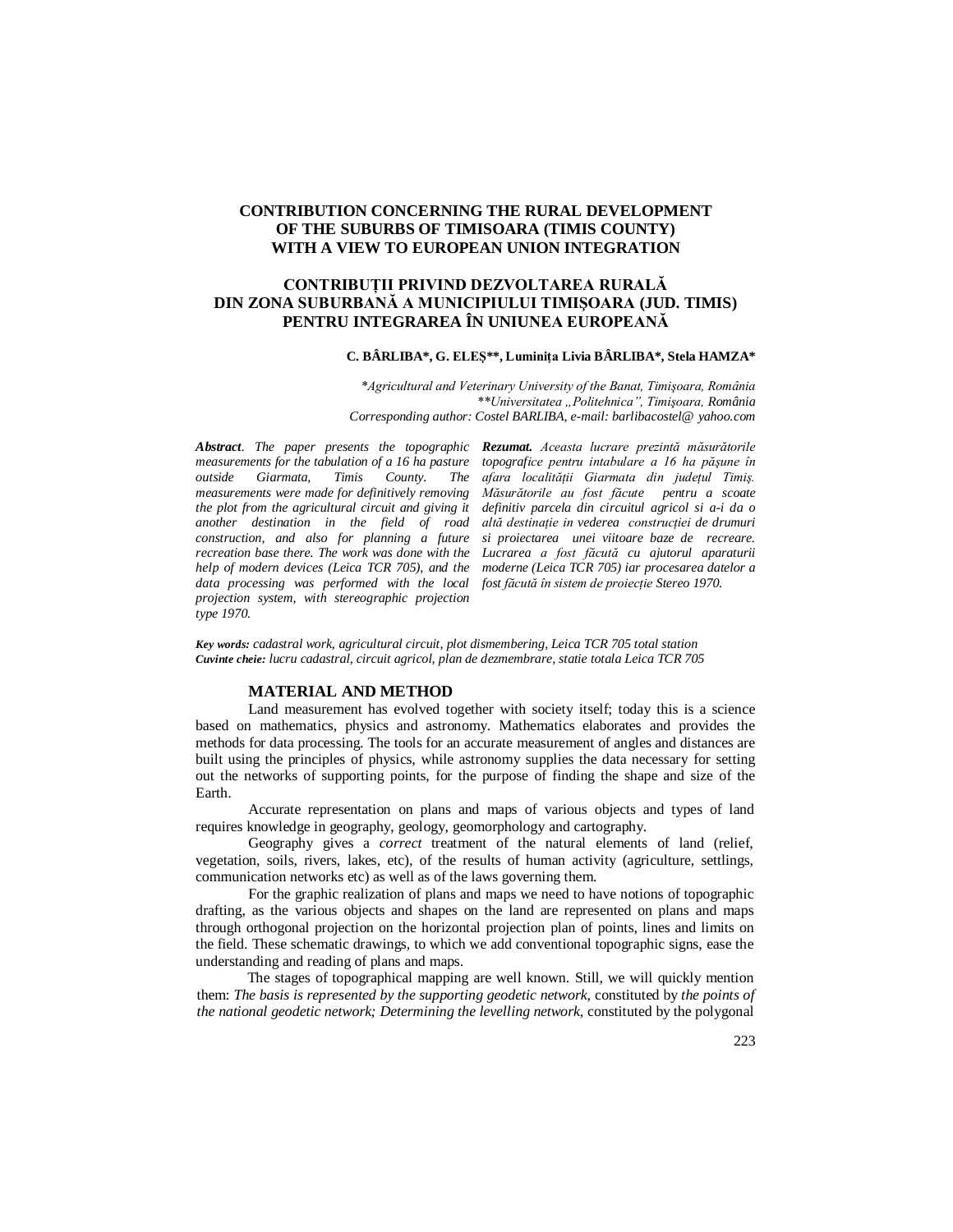course stations; *Actually surveying these details,* this means determining the position of their defining points.

When total stations are used, the angles and distance are obtained directly after introducing the data regarding the height of the device and the prism. Using a special menu of coordinates becomes more and more profitable, because:

- *values x, y and z* of the points are obtained directly in the field by successive measurements; *control* is made directly, on the last sight;
- mistakes are generally excluded, as the measurements and recordings are made automatically, on the command given by the operator and confirmed by the device;
- *measurement errors,* which are practically limited to those of centring the device and the prism, materialize (when they appear) by not closing in on the coordinates of the final point.

*The actual reporting,* as the final operation, is performed automatically and safely, with the help of the corresponding equipment.

*The finishing off of the plan* presupposes transferring the lines of levels from the oleate to the minute, registering the toponymy, marking out of the boundaries, completing the basic data (scale, date of recording, the firm and authorized operator, etc).

*The accuracy of the survey* must be assured; the maximum errors admitted in determining the coordinates of the points on the contour of objects ±15 cm *in the case of the land under study.*

### **RESULTS AND DISCUSSION**

Following the related synthesis, the practical part of the work consist in the survey works together with technical documentation use to register of a cadastral parcel having a surface of 16 hectares situated on GIARMATA village territory, TIMIS county and definitive modify the category of land destination. This data are to be further use in created a investment plan and to build a pleasure site on Beregsău river bank situated at 8 km. distance from Timisoara city (Figure1).



Figure 1. Frame plan scale 1:20000

The plot which is the subject of the present documentation is in the propriety of Giarmata village being part of the village pasture and having a surface of 16.3135 hectares. The plot is situated in the East part of the Cerneteaz locality, on West side of Beregsău river,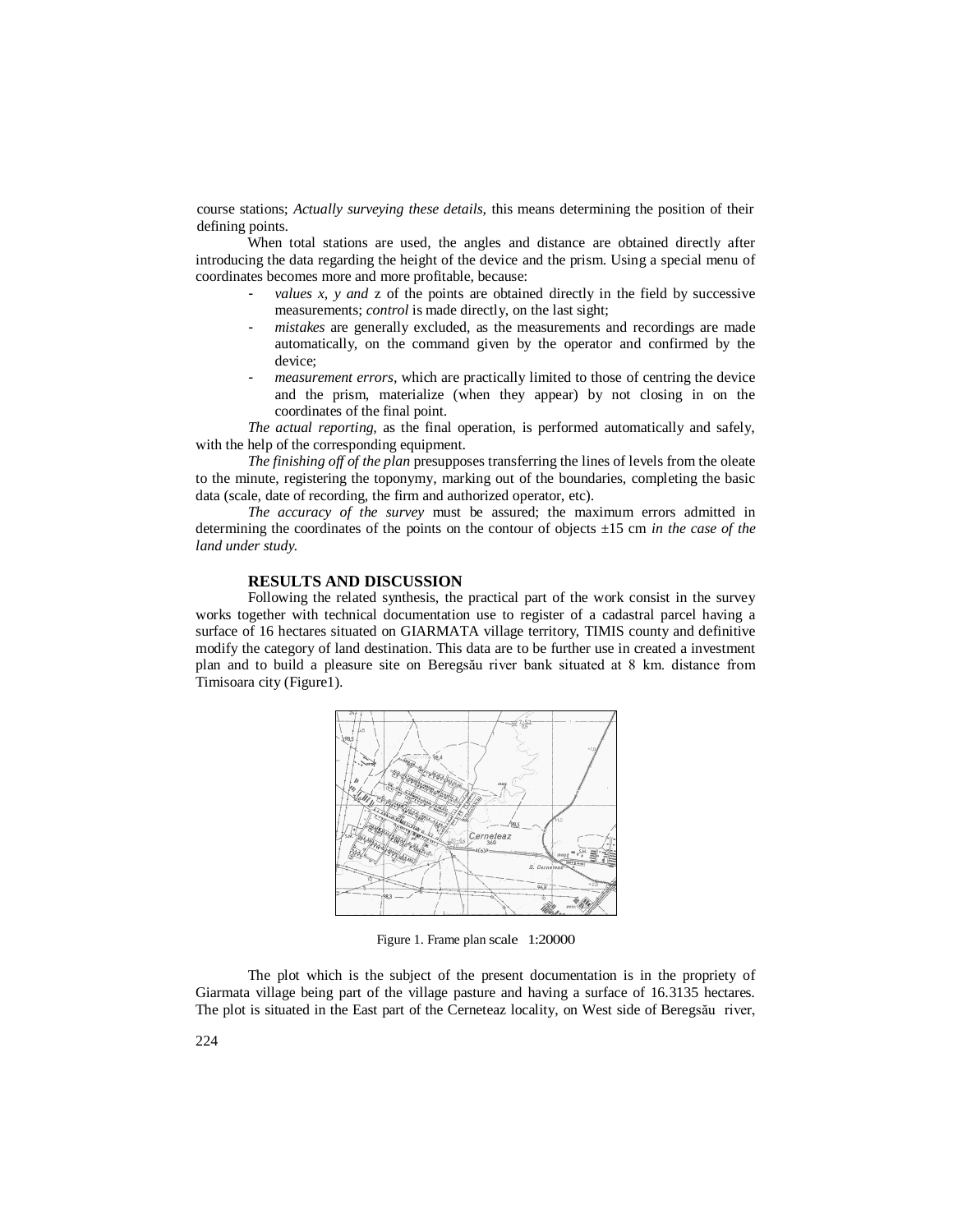South side of communal road DC 58 which connect Giarmata village with Cerneteaz and it has on the North side the natural river Hpr 160.

The purpose of the paper consist in the presentation of the necessary works to complete all the necessary survey works due to the register without finality in Land Register and later on to change the land destination category (Figure 2).



Figure 2. Map of the future pasture

The topographic survey has been made using the total station Leica TCR 705. The points coordinates were calculate for the Stereographic Projection System STEREO – 70. Prior the measurements, using the Free Station menu of the total station, the coordinates of station point (1) were computed. The points (having the known coordinates) from the national geodetic network use for the Free Station were Cornesti Church, Giarmata Nord, Airport Water Tower and Dumbravita Church – situate in the West side of the area.

The download and primary step of data processing according to the survey measurements has been effectuate on a computer by using the dedicated software such as Leica Survey Office, Notepad, Excel, Word, Autodesk 2004, Mapsys 4.4.

The situation plans at 1:2500 scale were made and for plans with level curves the 1:1000 scale was adopted (Figure 3).



Figure 3. Lay-out plan scale 1:1000